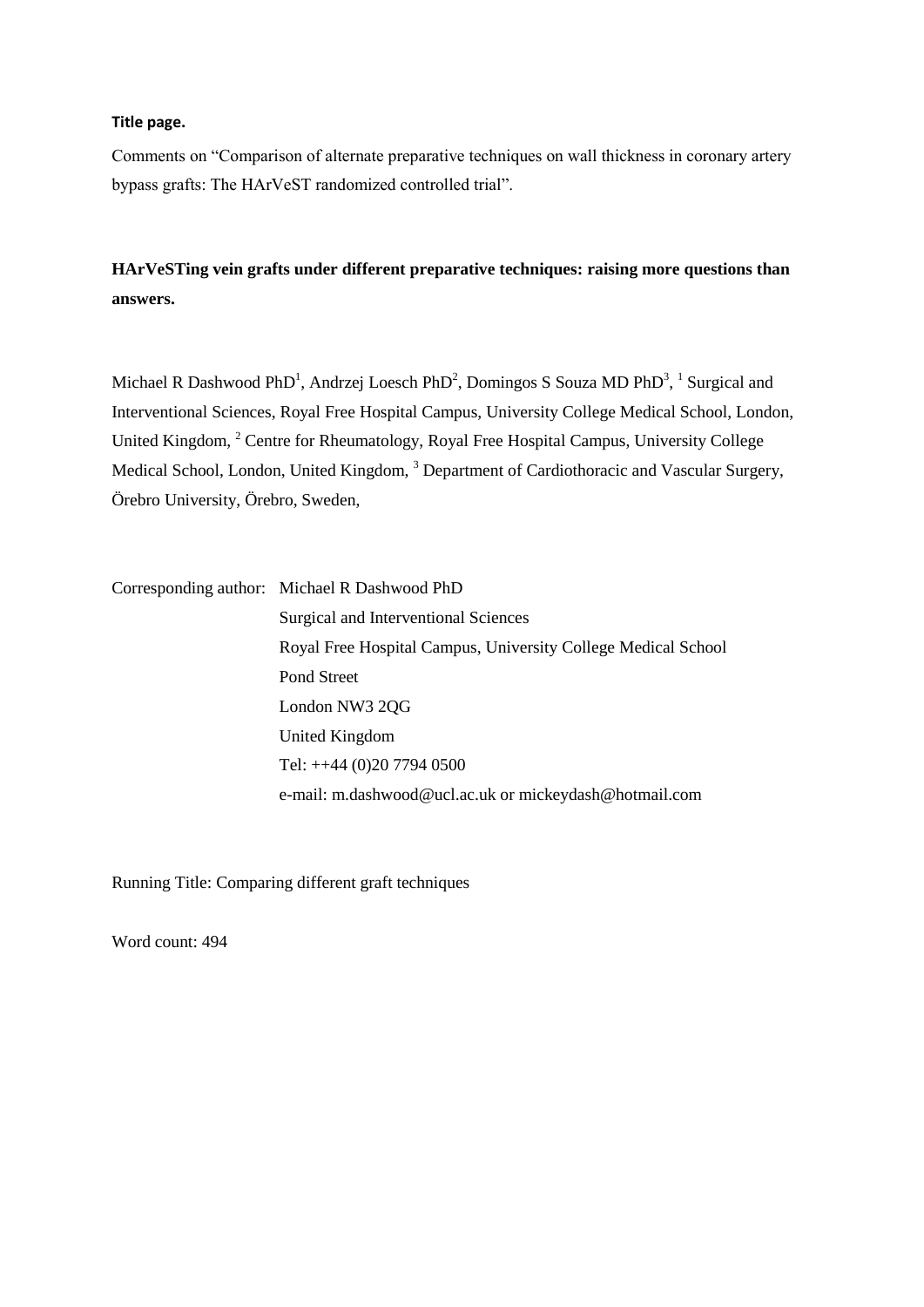In the recently published HArVeST randomised control trial Angelini and colleagues describe a study on 4 groups of patients receiving saphenous vein (SV) grafts harvested with pedicle of surrounding fat removed (conventional, CT) or with pedicle intact ('no-touch', NT). <sup>1</sup> It is implied that NT grafts were prepared using the technique described by Souza et al.<sup>2</sup> Grafts were also flushed by syringe with heparinised blood (conventional high pressure test) or with blood at systemic pressure (low pressure test). Wall thickness and lumen diameter were assessed using intravascular ultrasound (IVUS) at 12 months. Wall thickness was also measured on histological sections from grafts retrieved prior to completion of proximal anastomoses.

A number of issues arise regarding various aspects of this study, in particular relating to the treatment of SVs at harvesting and the methods used to assess graft morphology. Rather than merely citing Souza's NT technique, a more detailed description of the harvesting procedure is needed as are representative examples of graft explants as previously presented by Souza et al.<sup>3</sup> In the HArVeST methods, distension was examined on veins that were "…touched as little as possible…" with the authors referring to their earlier biochemical study where no histology or morphometric analysis was performed. Important methodological information is lacking. Were high and low pressures measured and, if so, what were they? For histology, were SV segments perfusion or immersion fixed and were frozen or paraffin sections used? Was 'wall' or 'media' thickness measured and how was morphometry achieved? Representative histology examples should be included to illustrate altered graft architecture when comparing the different harvesting techniques and the effects of high- vs lowpressure distension. In distended CT perivascular fat is absent, the adventitia and vasa vasorum damaged and the media thinner than NT SVs as shown previously (figure 1).  $4.5$  Such details are essential when assessing the degree of vascular damage to CT and NT SVs. The IVUS data presented in the HArVeST trial was performed over  $\sim$  12 months with no images shown. Conventional lowpressure 'tended' to yield a thinner vessel wall compared with high-pressure testing, but the difference was not significant. Also, lumen diameter in NT and CT remained 'similar'. These results are in contrast to the previous IVUS study of Johansson et al  $<sup>6</sup>$  that presents images taken at up to 8.5 years</sup> after CABG. Here there was a significantly lower number of multiple plaques in NT versus CT grafts. In addition, there were fewer advanced plaques with lipid and less plaque thickness in NT vs CT grafts with NT grafts maintaining a wider lumen (figure 2).

While the HArVeST trial was performed over 12 months authentic NT SVs provide superior grafts at up to 16 years follow up. For any study, such as the HArVeST trial, more information is required when describing both the surgery as well as the laboratory techniques used. The lack of such information will inevitably impact on the ability of others to repeat published data and to reliably compare harvesting techniques.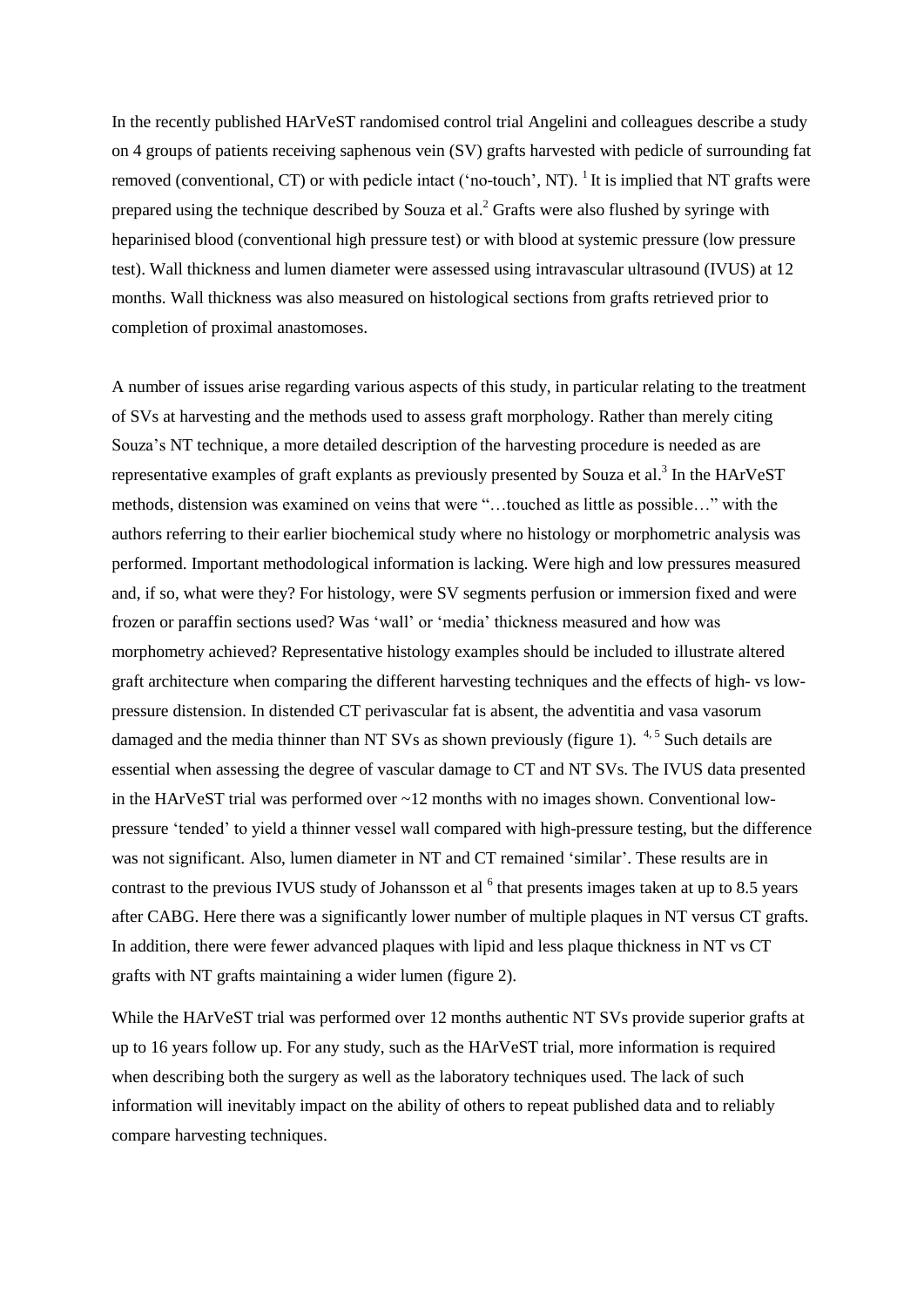## References

- 1. Angelini GD, Johnson T, Culliford L, Murphy G, Ashton K, Harris T, Edwards J, Clayton G, Kim Y, Newby AC, Reeves BC, Rogers CA. Comparison of alternate preparative techniques on wall thickness in coronary artery bypass grafts: The HArVeST randomized controlled trial. J Card Surg. 2021 Mar 12. doi: 10.1111/jocs.15477.
- 2. Souza DSR, Johansson B, Bojö L, et al. Harvesting the saphenous vein with surrounding tissue for CABG provides long-term graft patency comparable to the left internal thoracic artery: results of a randomized longitudinal trial. J Thorac Cardiov Surg. 2006;132(2):373-75.
- 3. Souza DS, Arbeus M, Botelho Pinheiro B, Filbey D. The no-touch technique of harvesting the saphenous vein for coronary artery bypass grafting surgery. Multimed Man Cardiothorac Surg. 2009 Jan 1;2009(731):mmcts.2008.003624. doi: 10.1510/mmcts.2008.003624.
- 4. Dashwood MR, Savage K, Tsui JC, Dooley A, Shaw SG, Fernández Alfonso MS, Bodin L, Souza DS. Retaining perivascular tissue of human saphenous vein grafts protects against surgical and distension-induced damage and preserves endothelial nitric oxide synthase and nitric oxide synthase activity. J Thorac Cardiovasc Surg. 2009;138(2):334-40.
- 5. Dashwood MR, Tsui JC. 'No-touch' saphenous vein harvesting improves graft performance in patients undergoing coronary artery bypass surgery: a journey from bedside to bench. Vascul Pharmacol. 2013;58(3):240-50.
- 6. Johansson BL, Souza DS, Bodin L, Filbey D, Loesch A, Geijer H, Bojö L. Slower progression of atherosclerosis in vein grafts harvested with 'no touch' technique compared with conventional harvesting technique in coronary artery bypass grafting: an angiographic and intravascular ultrasound study. Eur J Cardiothorac Surg. 2010;38(4):414-9.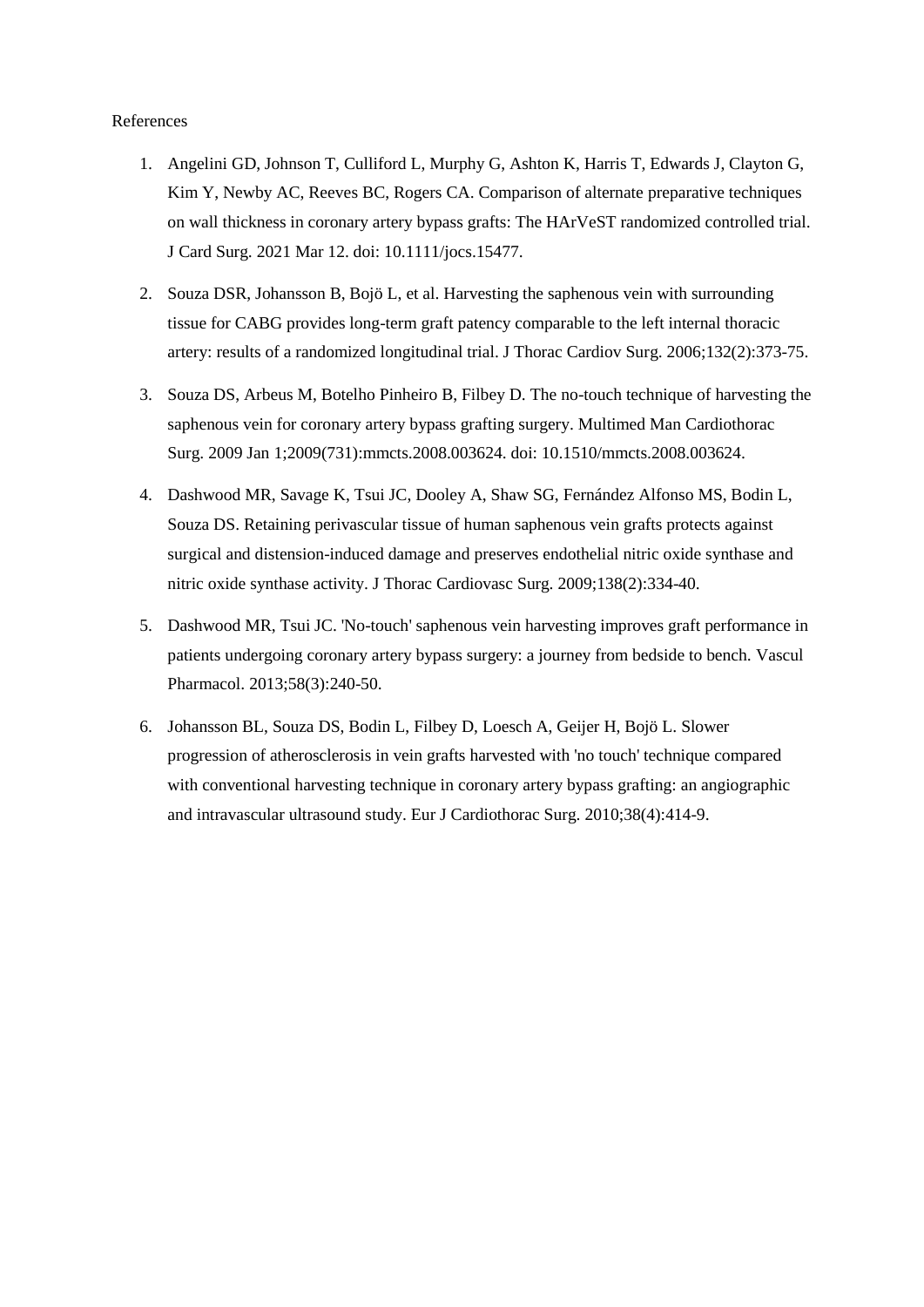## Figures and legends.



Figure 1. Media thickness of saphenous vein grafts.

Top. Representative elastic van Gieson stained transverse paraffin sections of saphenous veins. \* indicates the intact cushion of surrounding perivascular fat in the NT vein. Bottom. Histograms showing mean media thickness (in  $\mu$ m), measured between the internal and external elastic lamina, of conventional/distended at 300 mm Hg (CT) when compared with conventional non-distended (CT ndist) and no-touch/non-distended (NT) saphenous veins assessed by morphometric analysis (Modified from reference 4).